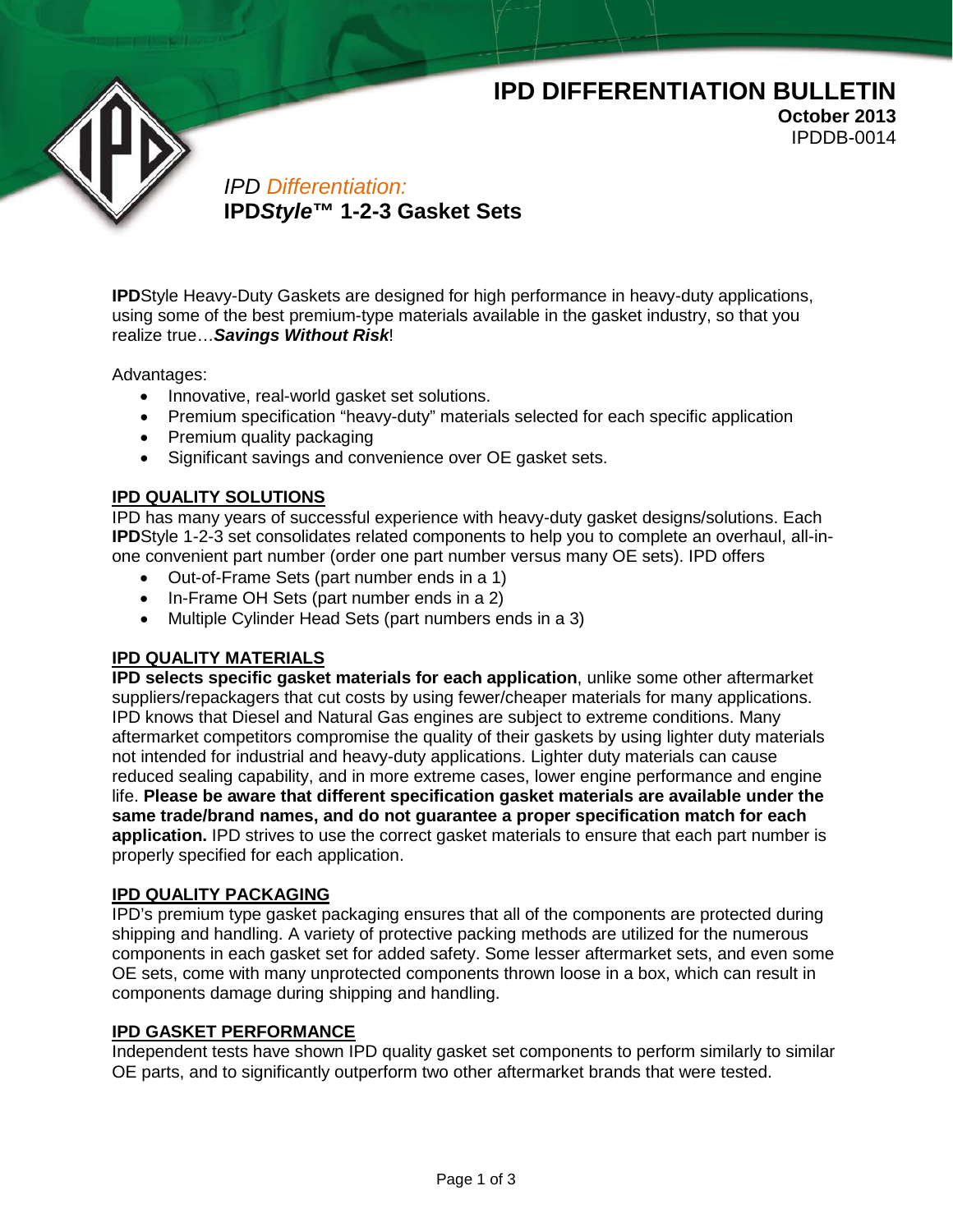## **IPD GASKET MATERIALS**

## **IPD***Style*™ **Heavy-Duty High Density Fiber/Metal Composite**

- Constructed of two high-density aramid and synthetic copolymer rubber sheets that are chemically and mechanically fused to an expanded steel core.
- Excellent sealing performance, load retention, chemical resistance, and radial strength.
- Outstanding overall torque retention, crush and erosion resistance, compressive strength, sealability, and temperature resistance.



## **IPDStyle™ Heavy-Duty High Temperature Graphite**

- Constructed of graphite (or graphite blend), mechanically bonded to a perforated tang steel core.
- Excellent cold flow and sealing characteristics.<br>• Used in such annications as cylinder head and
- Used in such applications as cylinder head and manifold gaskets, combines well with fire rings to improve performance in high pressure environments.

### **IPD***Style*™ **Heavy-Duty High Temperature Compressed Fiber**

- This material combines a unique synthetic fiber matrix and synthetic copolymer rubber.
- Excellent sealing and torque retention properties.

## **IPD***Style*™ **Heavy-Duty High Density**

- This material combines a high density, controlled swell gasket material with natural and synthetic copolymer rubber binders.
- Excellent in heavy duty oil sealing applications such as diesel engine oil pans and front covers.

### **IPD***Style*™ **Heavy-Duty Compressible**

- This material combines a compressible material with synthetic copolymer rubber.
- Excellent resistance to fuel, oil, coolant and water.